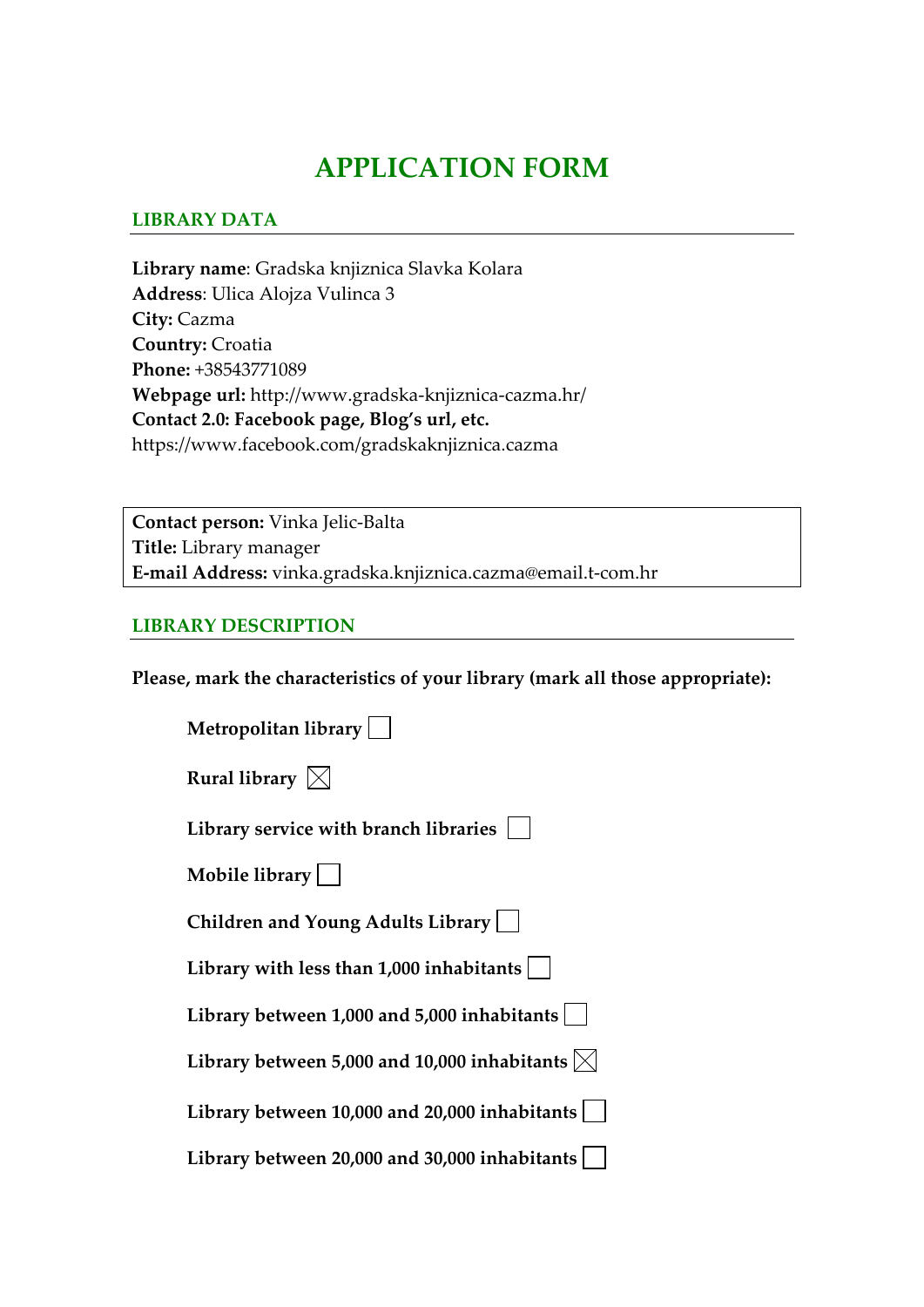| Library between 30,000 and 100,000 inhabitants $\vert \ \ \vert$ |
|------------------------------------------------------------------|
| Library between 100,000 and 200,000 inhabitants                  |
| Library between 200,000 and 500,000 inhabitants $\vert$          |
| Library with more than $500,000$ inhabitants $\vert \ \ \vert$   |
|                                                                  |

## **MORE INFORMATION**

**Please, tell us a bit more about your library, pictures are also welcome:** 

| <b>Short description:</b> This is a public library in a town with a population of |
|-----------------------------------------------------------------------------------|
| approximately 3,000 and a surrounding area with another 5,000                     |
| inhabitants. The library has a study section, a reading area, adult               |
| and children section (fiction and nonfiction), homeland collection                |
| and reference section.                                                            |
| Picture 1: Library interior                                                       |
| Picture 2: Short story competitions finalists                                     |
| $11$ $11$ $11$ $11$                                                               |

- Picture 3: Letʹs read together
- Picture 4: House party poster

**Current library programs:** Playroom for pre‐school children; The EU week; Life-long learning week; Children week; Croatian Book Month; Book night; Cazma Party ‐ literature panel discussion; House Party ‐ libraryʹs summer scene; Short stories competition; Book club; Lectures and workshops by experts from various fields; Book promotions; Promoting local culture

**Please tell us about the kind of activities you would be interested in doing with your sister library:**